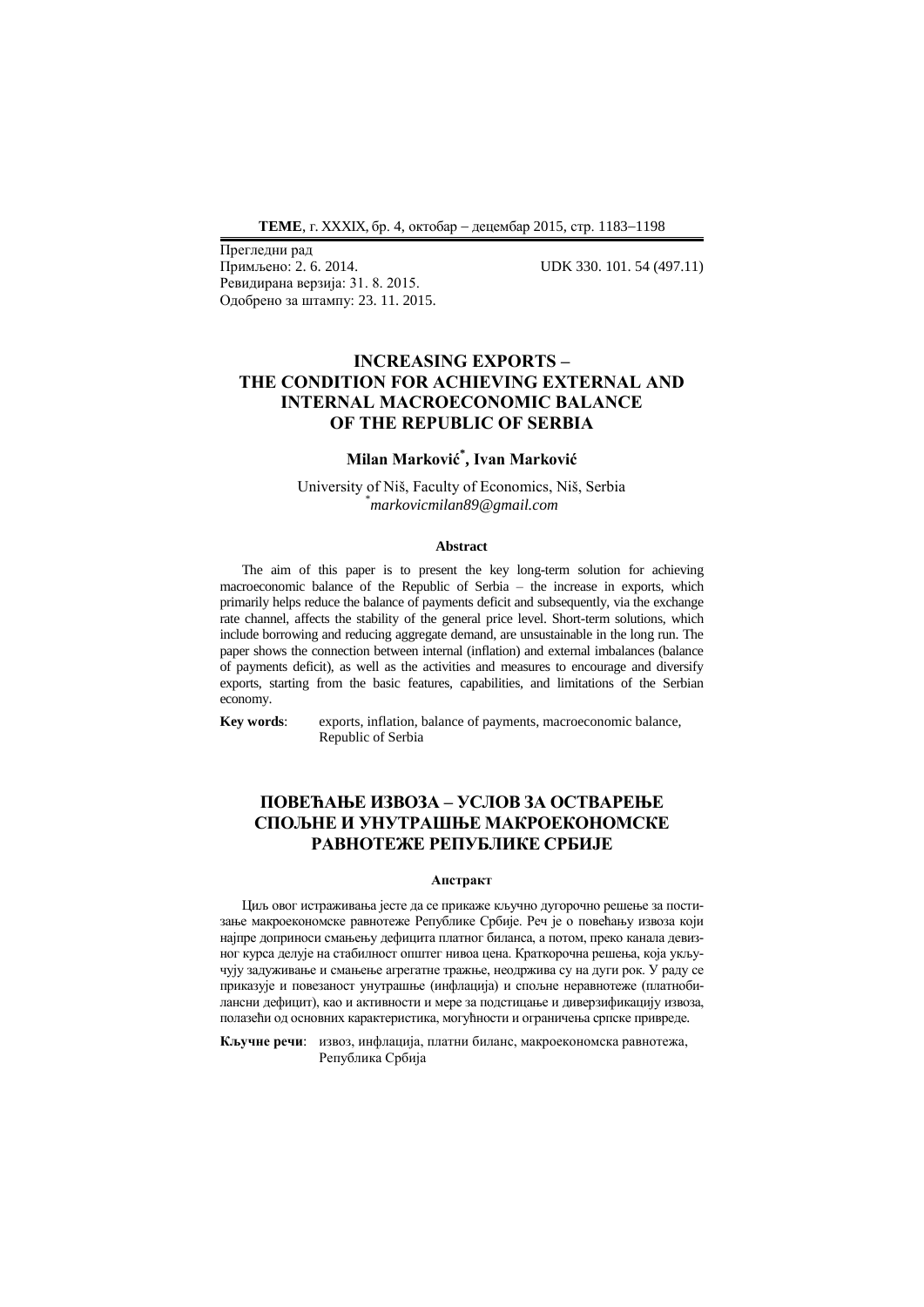## *BALANCE OF PAYMENTS DEFICIT AS THE MAIN OBSTACLE FOR PRICE STABILITY*

Balance of payments deficit is a very unfavorable indicator of the perception of the 'health status of the national economy'. Trade deficit with other countries is the main cause of the increase in the deficit, which in turn causes the growth of the exchange rate and external indebtedness. The increase in the exchange rate is a result of increased imports compared to exports, which results in increased demand in the foreign exchange market. On the other hand, exports are paid in foreign currency, and due to its reduction there is a reduction in supply of foreign exchange, which creates pressure on the depreciation of the national currency.

In times of high import dependence and inflation expectations in the national economy, devaluation of the national currency directly causes inflation. The rise in the exchange rate makes imports more expensive by increasing import prices in domestic currency (Graham, 1983). If the economy does not have adequate domestic substitutes, the low elasticity of imports will only strengthen the balance of payments imbalances due to an increase in the value of imports. This leads to an increase in the exchange rate transmission effect on inflation, because of more expensive foreign products and domestic products (expensive raw materials are imported and used as inputs in domestic production). This is the so-called direct channel of the transmission mechanism of the exchange rate on inflation (exchange rate pass-through to inflation).

Accordingly, it is logical to conclude that the state must respond to suppress the balance of payments deficit, which is the main driver of currency depreciation and inflation. While it may be beneficial in terms of investment in productive domestic projects due to a lack of internal accumulation, Serbia's deficit is a consequence of financing domestic consumption and imports.

In the short term, the sustainability of the trade deficit (and hence current) account depends primarily on the expected inflow of foreign direct investment, an increase in foreign exchange reserves due to cash redemption of the people, and an increase in foreign debt (Janković, 2013). In the long run, it is necessary to create conditions for a permanent increase in exports from period to period.

### *LITERATURE REVIEW AND METHODOLOGY*

From the perspective of scientific methodology, the methodological approach to the problem which is the subject of research is very important. In the selection and application of a specific methodology, we were guided by the need to ensure adequate approaches to the problem of our research in order to achieve the main goal: understand the importance of the role of increasing exports to for achievement of simultaneous internal and external balance of the Republic of Serbia, and its economic growth in general.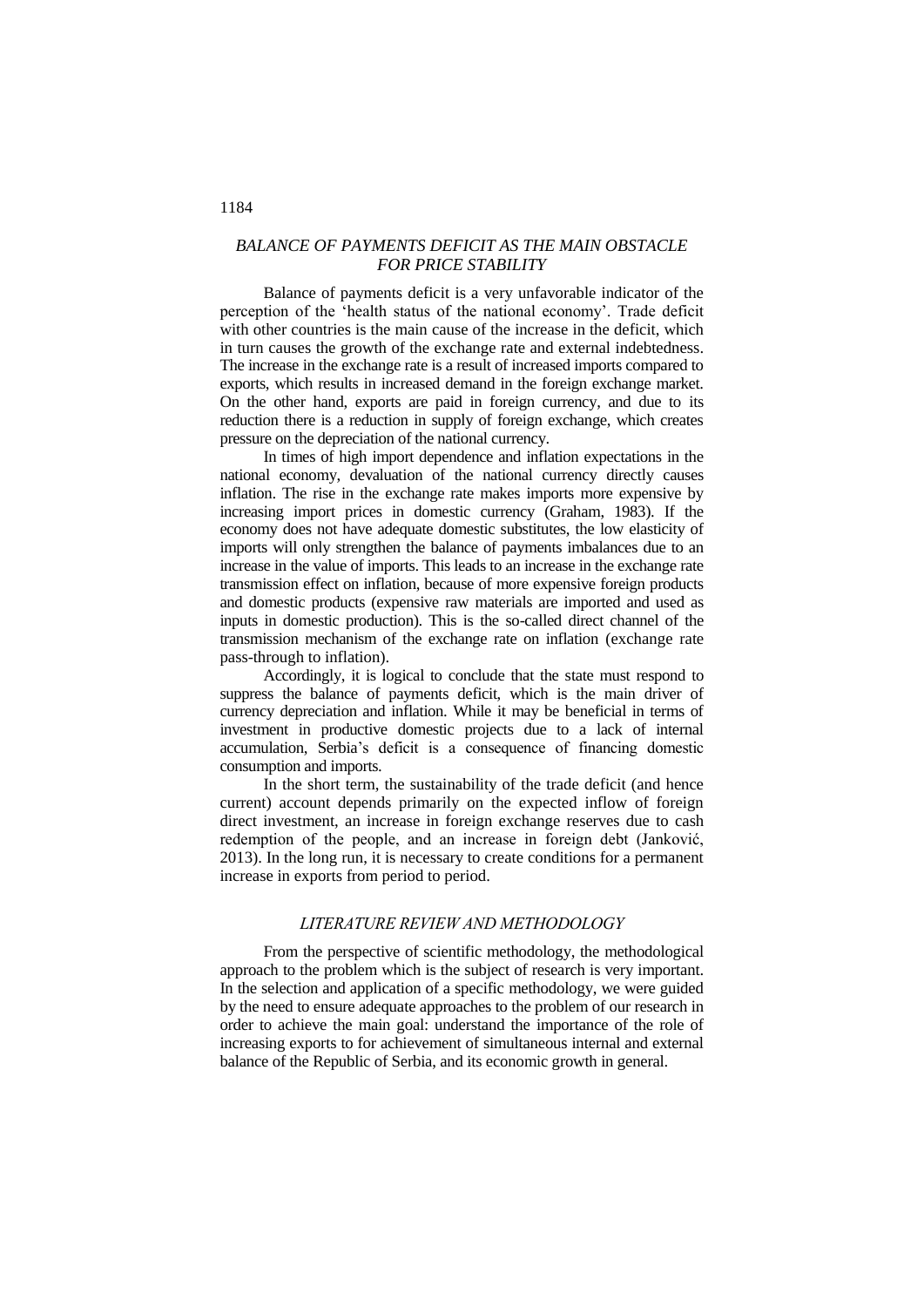There are two extreme positions of authors who tried to explain the relationship between exports and economic growth. The first group of authors believes that exports have a positive effect on economic growth. For example, H.V. Berg and J.R. Schmidt (1994, p. 250), O.A. Onafwara (1996, p. 346) and D.E.A. Giles, J.A. Giles and E. McCann (1992, p. 196) indicate that the increase in export stimulates economic growth. In other words, there is a positive correlation between export growth and economic growth.

The second group, however, stipulates that exports do not contribute to economic growth. Moran (1983) and Mullor-Sebastian (1988) did not find any concrete evidence that export instability has any (significant) impact on economic growth. They believe that the results are very sensitive in relation to the period under consideration and the level of development of the country. Tan (1983) and Glezakos (1983) pointed out methodological weaknesses in the work of Lam (1980) and, using appropriate statistical models, failed to find any statistically significant correlation between export instability and expansion of export growth. Sinha's (1999) study is essentially the first serious econometric exercise that investigated the relationship between export instability, investment, and economic growth in nine Asian countries. The study found a negative relationship between exports and economic growth in the case of Japan, Malaysia, the Philippines and Sri Lanka and a positive correlation for South Korea, Myanmar, Pakistan, and Thailand. Afxentiou and Serletis (2000) shared the growth rate of GDP on the basis of expected and unexpected export instability on the Bollerslev's (1986) general autoregressive symmetric volatile model, using time series data for 50 developing countries from 1970 to 1993. They noted that export growth affects the growth of GDP only in the case of Indonesia (at the level of 5%) and South Africa (at the level of 10%).

Our research hypotheses are as follows:

- **Increase in exports has a positive effect on economic growth in** the Republic of Serbia;
- In the event that the increase in exports is impossible, keeping the restrictive policy is the only solution to achieve internal and external balance;
- In conditions of low economic activity in the largest Serbian export markets, it is not possible for expansionary policies to affect export growth and improvement of the balance of payments.

To establish a basis for the study of this problem, we will conduct an empirical analysis of the measurement of changes in exports for the analyzed period. We will first apply the method of deduction in order to show that in the case of Serbia instability of export flow causes stagnation or reduction in the rate of economic growth (significant correlation), while in the later stages of the research we will apply the inductive method in order to reach new conclusions and test our hypotheses. Correlation analysis will cover the variables to be considered in the survey (exports, exchange rate,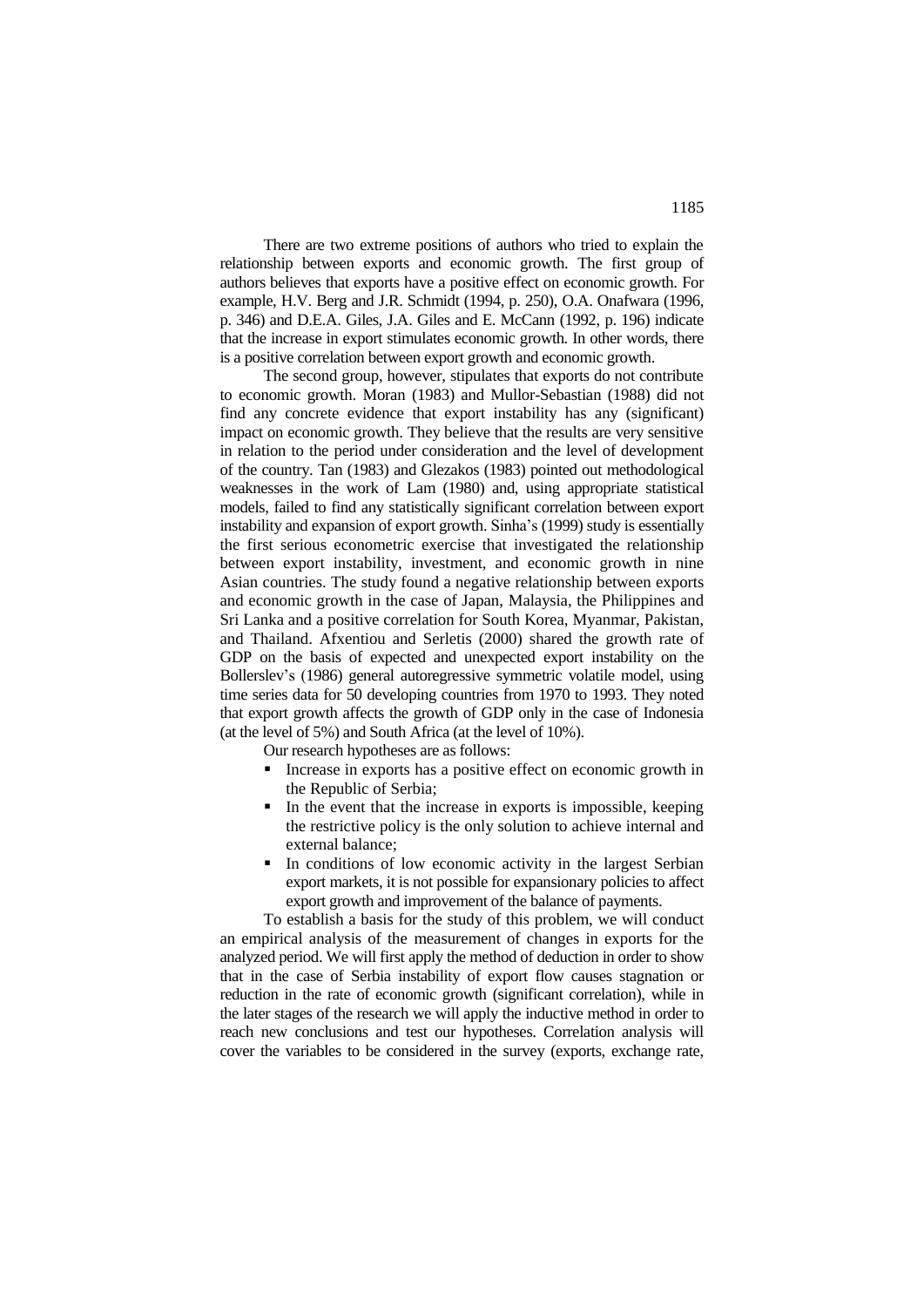and inflation). The sources of data used in the study are the official publications of the Statistical Office of the Republic of Serbia and the National Bank of Serbia. The first part of the paper will highlight the problem of financing the balance of payments deficit and the impact on economic growth and inflation. The second part will show the impact of inadequate economic policy on foreign imbalance. The final part will explain the importance and determinants of improving Serbian exports in order to achieve macroeconomic balance of the Republic of Serbia. The survey covers a six-year period from 2008 through 2013.

## *Methods of Financing External Imbalance*

The sources of financing balance of payments deficit are considered for the short and long term. Short-term solutions to stabilize the balance of payments may include borrowing from abroad and reduction (spending) in foreign exchange reserves. These solutions are applied in cases of temporary, seasonal, fluctuations, because constant borrowing creates the problem of public debt, while foreign exchange reserves are not an inexhaustible source to cover the balance of payments deficit. Experience shows that increased borrowing may not be sustainable in the long term. This will cause problems of the current account deficit (increased expenditure items of income in the balance of payments on interest, dividends, etc.), while the problems of regular financing of public debt will create a problem of stagflation, which includes the joint action of inflation, stagnation in production, and unemployment (Adžić, 2008).

The long-term solution is to implement restrictive measures of fiscal and monetary policy. These measures are aimed at reducing aggregate demand. Developed countries have the option of applying devaluation (depreciation) of the national currency, which is a powerful redistributive measure. In these countries, devaluation of the national currency is a good way to encourage exports by improving external competitiveness. Developing countries are very limited regarding the increase in the exchange rate due to the high inflation expectations and the inflation rates, which annul the positive effects of currency devaluation. On the other hand, these economies are not able to borrow additional funds due to their low economic power embodied in the GDP, so the only solution lies in deflationary measures of adjustment. These measures are typical of underdeveloped economies, as well as of developed countries that are burdened by high debt levels. Likewise, developed countries with the adopted fixed exchange rate regime have no possibility of independently pursuing the monetary policy, so for them there is also no other way out. The solution is in the unpopular 'belttightening'. The conclusion is that the policy of reducing aggregate demand is inevitable in developing countries if they do not create conditions for a drastic increase in exports, which is the only 'healthy' foreign income.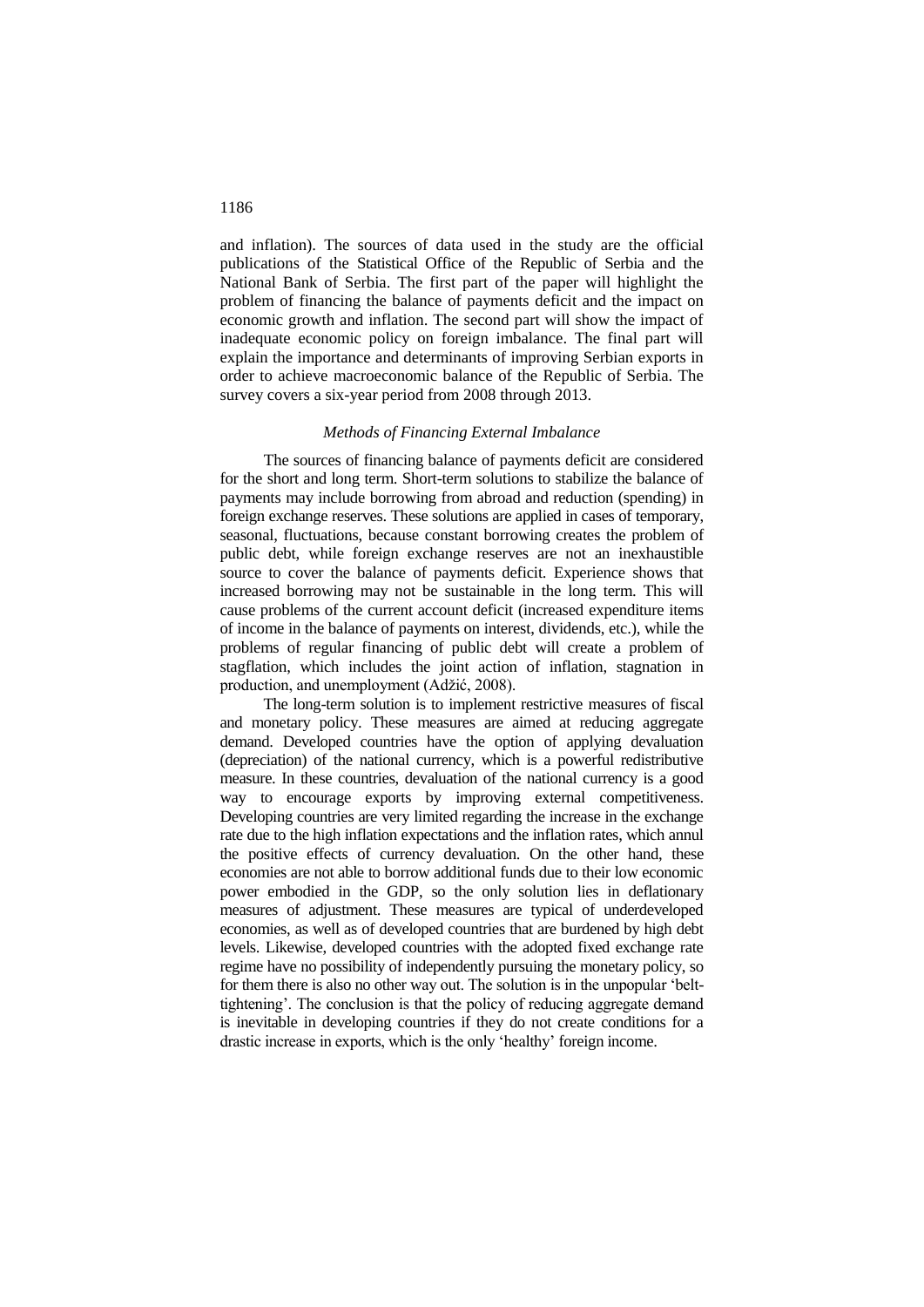### *The Ratio of Exports, Inflation and Economic Growth*

The situation is further complicated when the economy is simultaneously faced with low aggregate demand and with the balance of payments deficit and the inability to increase exports. Higher interest rates and taxes will stabilize budget in short term and reduce aggregate demand (and inflation), but the unemployment rate will be increased. This would be a further discouragement for domestic economy due to deflationary measures of adjustment. Here arises another question whether the main cause of inflation in less developed countries is excessive demand or inflation costs (Marković, 2014, p. 194).

The only way out of this vicious circle is to increase exports, i.e. to implement measures and activities from an export promotion strategy (Kamin, 1988). In addition to eliminating external imbalances, increasing exports is the key to achieving monetary (price) stability through the stabilization of the exchange rate, due to the increased inflow of foreign currency on that basis (IMF, 2013). Exports are also an important generator of economic growth in many countries. The importance of exports for economic growth and price stabilization (through the exchange rate channel) in the Republic of Serbia is presented in Figure 1, which shows the relationship between exports, economic growth, and inflation, as well as key macroeconomic indicators. The data show that the decrease in exports adversely affected growth. For example, in a crisis year, 2009, a negative growth in exports of 16.5% occurred, which resulted in a decline in economic growth rates as high as 3.5%. A similar situation happened in 2012. On the other hand, in 2013 strong export growth of 21.5% caused the highest rate of economic growth since the crisis began (2.5%). This was further aided by a record low inflation rate of only 2.2%. Monetary stability is a prerequisite for the preservation of price competitiveness of exports in international markets. The highest rate of increase in exports occurred precisely in 2013 when it recorded the historically lowest inflation rate in Serbia.





*Figure 1.* Rates of change in exports, economic growth, and inflation in the Republic of Serbia from 2008 to 2013 *Source*: Authors' systematization based on the data from the National Bank of Serbia, 2014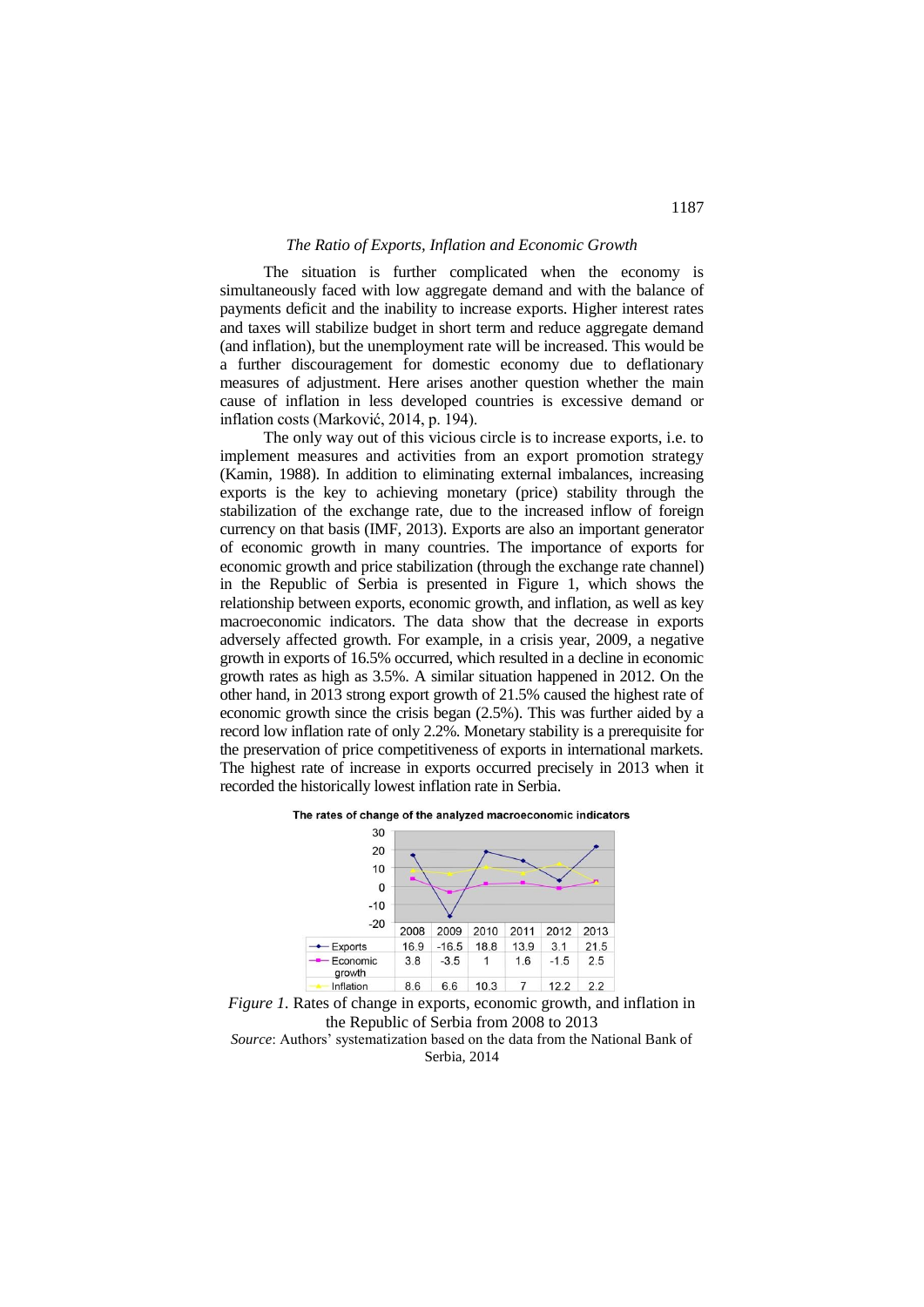## *INFLUENCE OF INTERNAL ON EXTERNAL IMBALANCE*

Internal imbalance, reflected in the increase in inflation, i.e. aggregate demand, has a negative effect on the external balance, as well. Let us first look at the following relationship:

$$
(T-G)=(X-M),
$$

where:

T – Public revenues, i.e. taxes as the dominant form of government revenue, G – Public expenditures,

 $X$  – Exports,

M – Imports.

From the previous relations it is clear that increased public spending implies higher imports than exports. In terms of balance of payments deficit (M>X), the state needs to increase revenue and/or cut spending (assuming equal private savings and investment). The current account deficit means that in the past the government spent more than it produced; hence, in the following time interval it needs to reduce spending in order to achieve external and internal balances. In terms of the lack of production that is characteristic of Serbia, the only solution is to reduce public spending. This is also because an increase in some categories of taxes may discourage the private sector, which is the driving force of development of each country and a financier of all segments of society.

On the other hand, expansionary fiscal policy deepens the external imbalance, increasing the balance of payments deficit in terms of the inadequacy of domestic production, i.e. the lack of domestic substitutes. The increase in aggregate demand will in this case be used to purchase a significant contingent of imported products. In addition, inflation reduces the price competitiveness of the national economy. Manufacturers want to sell in the domestic market (which is highly monopolized in Serbia) due to the possibilities of higher prices and consequently an increase in revenue. Inflationary trends in the country reduce the real exchange rate, which is a key indicator of export competitiveness (Miljković, 2002).

The Keynesian prescription for exiting the crisis implies an increase in aggregate demand in order to revive production in the country. However, a huge number of products on the Serbian market are imported. Therefore, the increase in demand would favor only importers, and this will create further upward pressure on the exchange rate due to the increased demand for imports. Stabilization of the exchange rate and inflation require reduction of absorption, primarily in public spending, because personal consumption is extremely low, while investment in the long run is not a problem from the standpoint of increasing inflation, and investments are very important for the economic growth of a country. High public spending adversely affects the maintenance and improvement of the Serbian economy's competitiveness.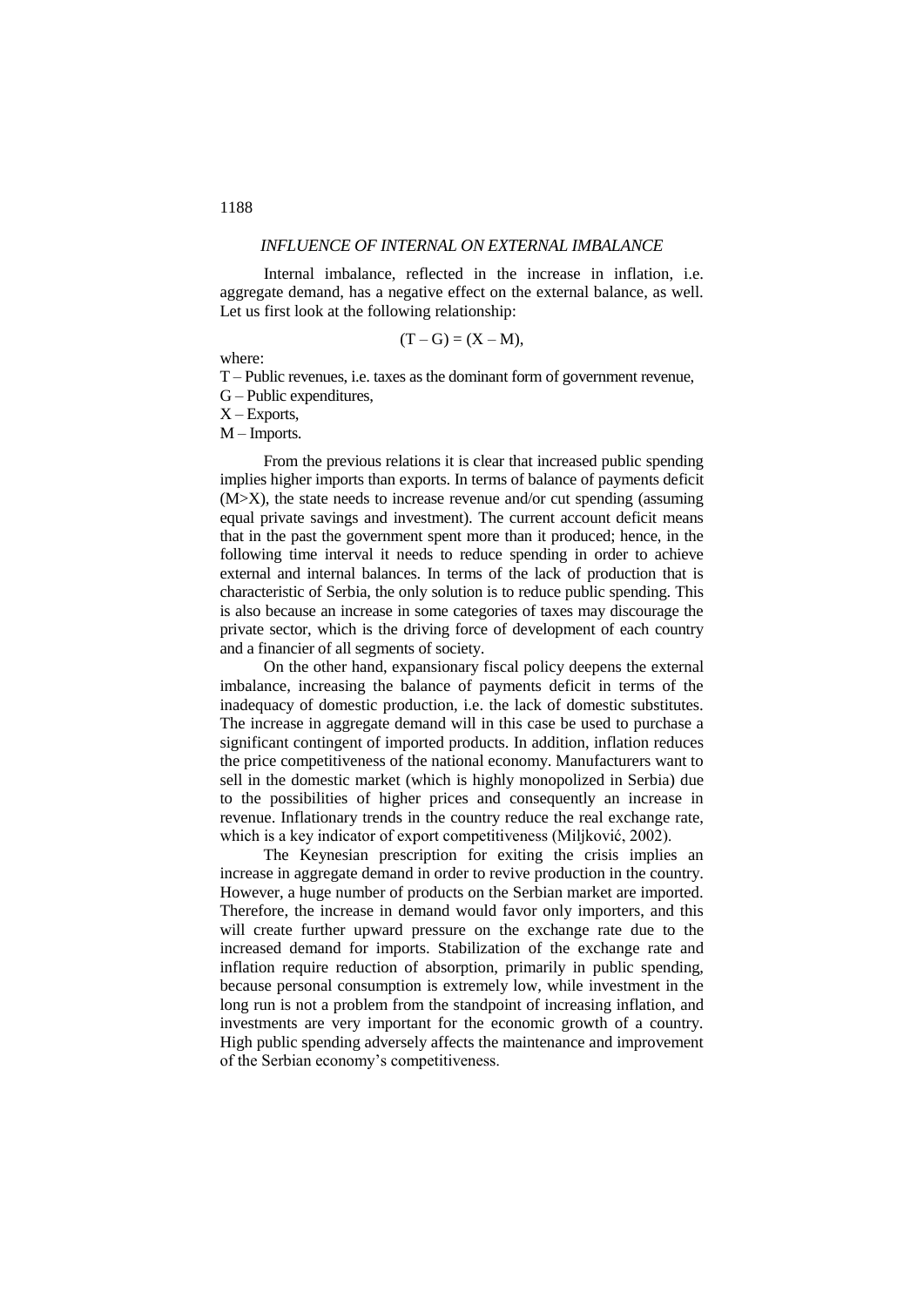In times of crisis the country cannot endure more expansionary fiscal policy to stimulate exports and improve the balance of payments. This is shown in Figure 2, which illustrates the relationship between the internal and external macroeconomic balance. This example leads to a similar conclusion. The expansionary fiscal policy (e.g. an increase in public spending) leads to an increase in aggregate demand from level DD to level  $DD_1$ . The graph curve DD shows how a change (increase) in GDP affects the level of aggregate demand, as opposed to the classic aggregate demand curve that shows the relationship of the GDP and the general price level, i.e. the level of aggregate demand at a given combination of GDP and the general price level. As there is a direct correlation between Y (GDP) and aggregate demand (increase in Y, by definition, increases all forms of spending to a greater or lesser extent), the slope of the curve DD is positive, in contrast to the classical curves and in terms of the observed variables. Greater or smaller inclination depends on how much the increases in aggregate demand are directed towards domestic and how much towards imported products. Namely, after the increase in public spending, the economy is at the point  $A_1$  (point of equilibrium in the goods market), i.e. at the intersection of the new aggregate demand curve and the line of balancing production (output) and consumption, which forms a 45° angle with the abscissa. In contrast to these curves, the aggregate demand curve is more elastic, because the increase in income by 1% increases the demand for domestic products by less than 1%, because a portion of domestic demand goes to imported products. The less elastic the curve is, the greater is the effect of an increase in aggregate demand on the current



*Figure 2.* The effect of an increase in aggregate demand on the balance of payments *Source*: Miljković & Vučković, 2006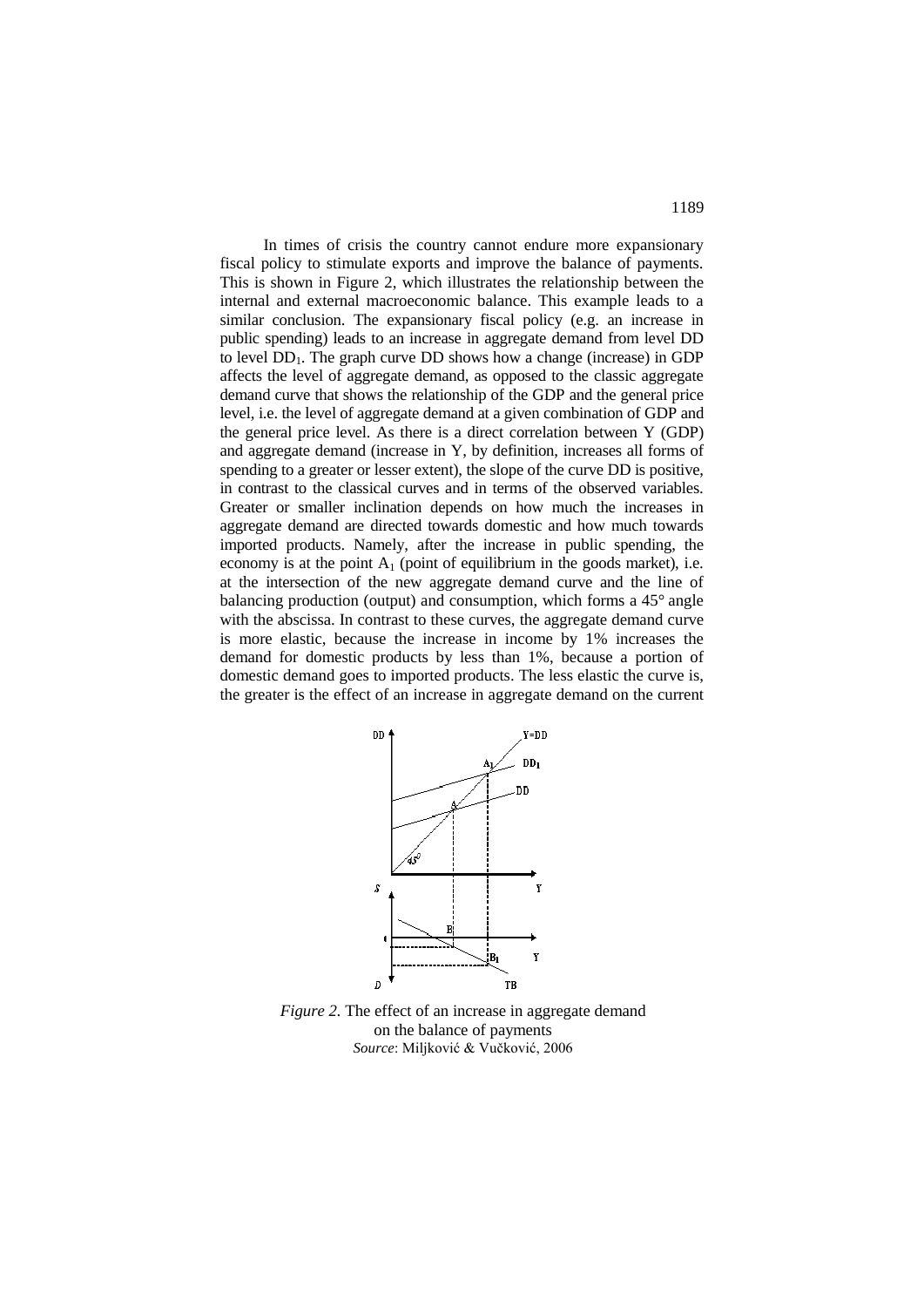account deficit. With the growth of income (aggregate demand) there is an increase in imports. This can be seen in the lower segment of the displayed chart. In times of crisis, foreign demand for domestic products is reduced due to the reduction of foreign real income. In the example of Serbia, the situation is further complicated because of a huge contingent of foreign products followed by price and non-price uncompetitive exports. Therefore, in such circumstances it is wrong to pursue expansionary policy, as it deepens the current account deficit (the economy moves from point B to point  $B_1$ ). The conclusion is that unfavorable developments in export markets adversely affect the possibility of improving exports.

Given these effects of expansionary fiscal policy in crisis situations and in times of high import dependence and inadequate supply of exports, output is to be found in the increase and diversification of exports, which will be discussed in more detail in the next section. Implementing a restrictive fiscal policy is the only remaining solution to reduce the current account deficit if there is no possibility of increasing exports, which can be disastrous in terms of low aggregate demand in the country. Thus, policy makers, while acknowledging the situation in the country during the planning of economic growth, must also take into account the global economy.

## *EXPORT PROMOTION – A KEY STRATEGIC GOAL OF THE REPUBLIC OF SERBIA*

In order to avoid a reduction in aggregate demand that leads the economy into stagflation (simultaneous rising inflation and unemployment and the decrease in the rate of economic growth), increase in exports is the only long-term solution to achieve the overall macroeconomic balance, as it will reduce depreciation pressures and transfer effects of increases in the exchange rate on inflation.

The increase in exports stabilizes the exchange rate, which in turn contributes to price stability. This means that exports represent a major factor in achieving simultaneous internal and external balance. Likewise, the increase in exports of goods and services is imposed as a necessity due to the obligation to establish a sustainable growth of foreign exchange earnings, which would be sufficient to service the foreign market properly and pay the required import (Kovačević, 2006, p. 492). The increase in production, employment, and standard of living requires high and stable growth rates in exports over time. Therefore, we will examine below the main incentive factors for Serbian exports.

Increasing the competitiveness of exports is the main factor of export increase of our country. Export competitiveness should vary between price and non-price competitiveness. Price competitiveness is achieved by lower production costs, by reducing the value of the national currency, etc. It is characteristic of less developed countries, as well as of countries at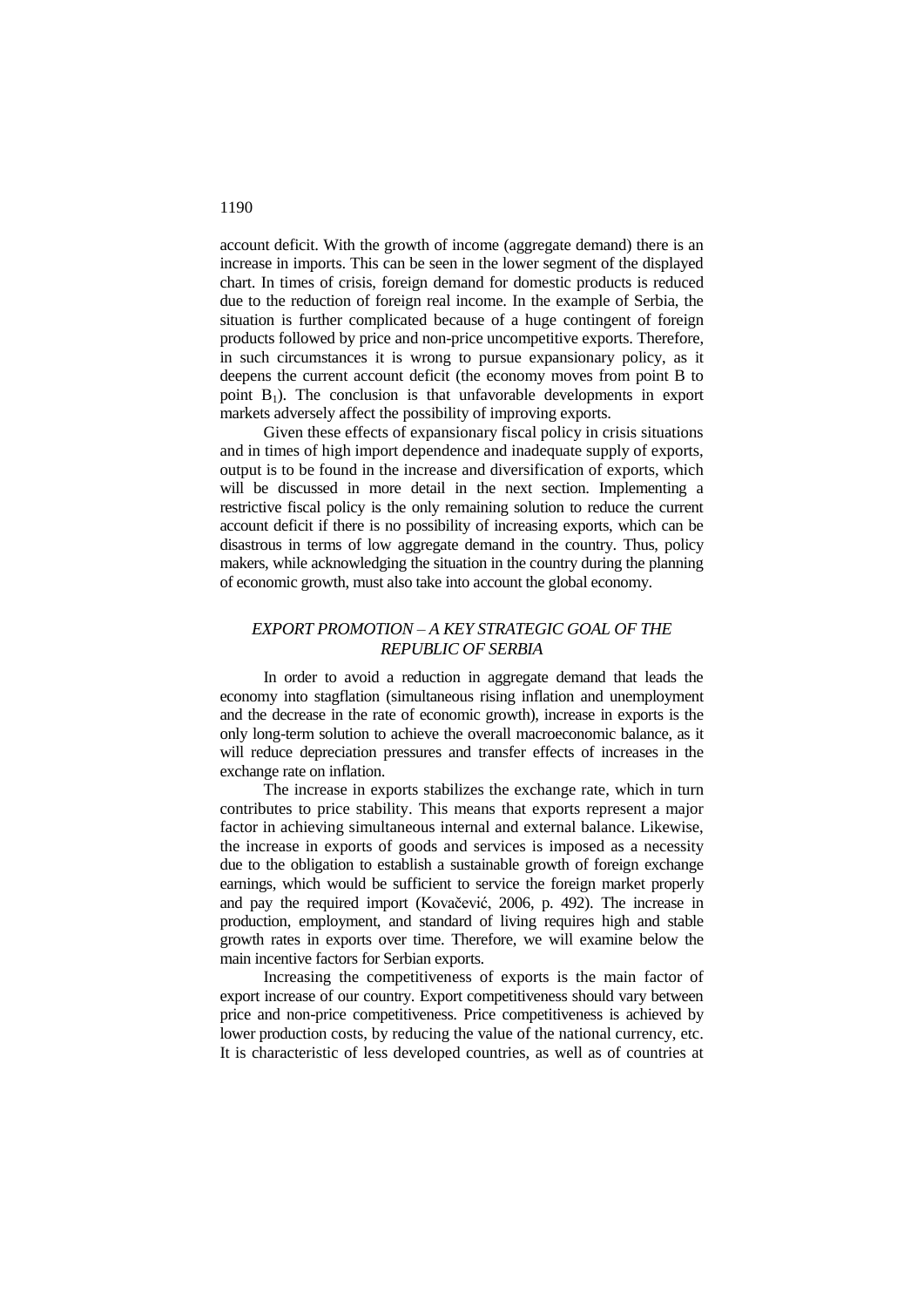an early stage of development, where the main development factors are the low cost of labor and natural resources. If the country does not advance to the next stage of development over a certain period, this can lead to depletion of natural resources (extensive economic development). Therefore, it is of paramount importance to exploit resources on the basis of an increase in the export of primary products, as industrial development and the development of the service sector should be permanently present. Many highly developed countries have a highly developed industry, which is the engine of economic development. Development of agricultural production only is a prerequisite for economic development at an early stage.

Competitiveness shows the success rate of the national economy in the global market. At a lower level of development of a society, price competition is dominant. The country competes in the international market through low prices of products. The next stage of development must involve an increase in production efficiency and product quality. The aim is to achieve a more efficient spending of the factors of production. However, bearing in mind the characteristics of modern markets, non-price aspects of competition such as quality, design, packaging, distribution channels, etc. are increasingly valued. Development is based on innovation, while educated workforce and introduction of new technologies play a key role. Sustainable growth in exports can now be realized only through the creation of the abovementioned conditions. Although prices have less importance for explaining competitiveness in contrast to earlier periods, they are still an important factor for standardized products, as well as for countries with low per capita income (Jefferson Institute, 2003). The importance of price competition is aided by the fact that a large number of people live in developing countries. In times of crisis, price competitiveness takes on added importance due to the decrease in the purchasing power of the population. Today, especially in highly developed economies, non-price competition is prioritized.

Foreign direct investments are of great importance in terms of further export growth and improvement in the balance of payments of the Republic of Serbia. These investments are a significant tool for increasing production and exports. Investments act in two ways: affecting the increase in exports (reducing the current account deficit) and the increase in capital inflows. In addition, they entail the use of modern equipment involved in the production and play a significant role in fostering balanced regional development and, most importantly, they do not increase the external debt of the country. Foreign direct investments will increase budget revenues through higher amount of total income tax, profits tax, and value added tax. High labor costs are one of the most serious limiting factors for attracting foreign direct investments. The most important form of foreign direct investment from the perspective of the host country is the establishment of an entirely new company. Thanks to these investments, many countries significantly reduce the balance of payments deficit.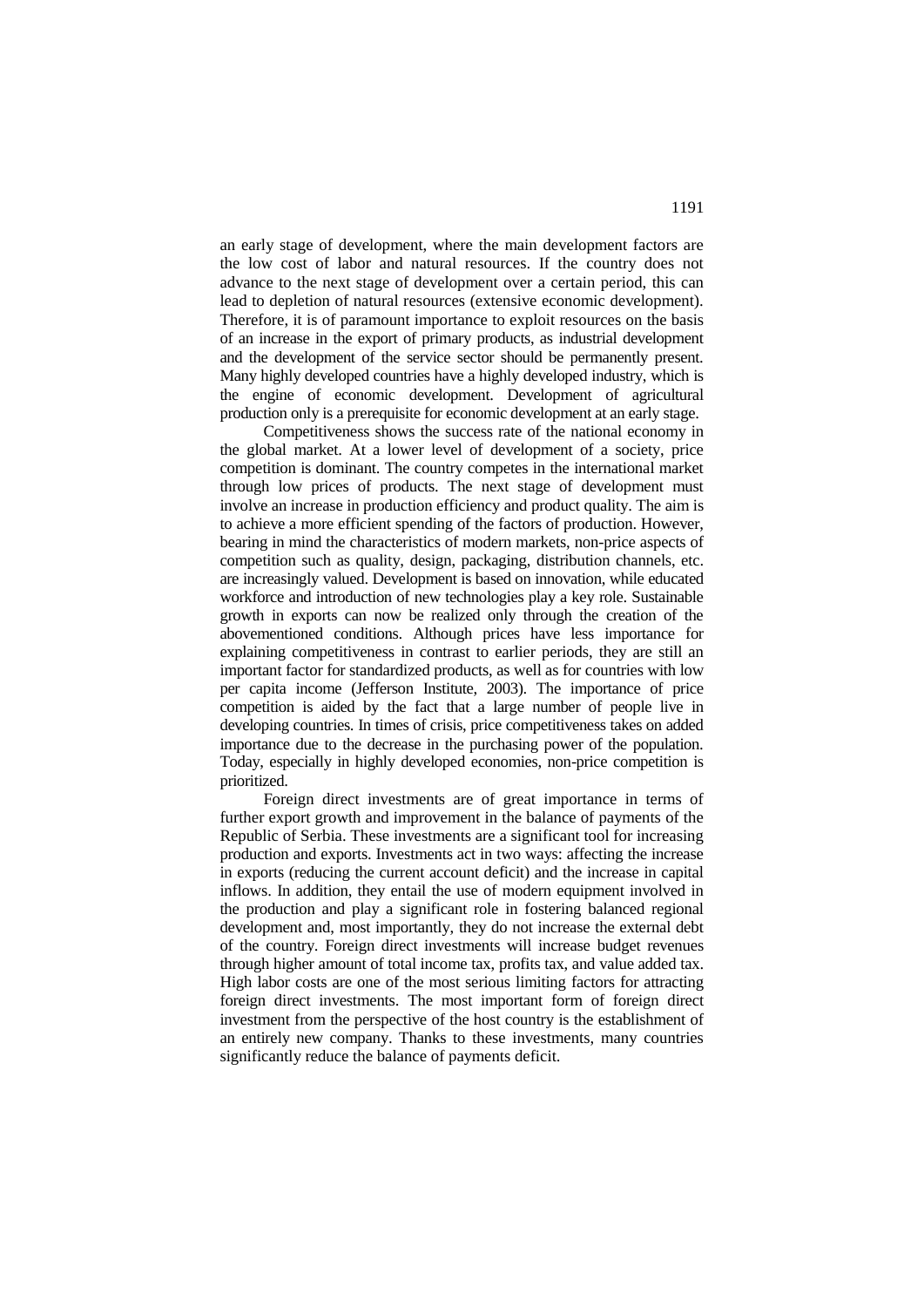In order to increase competitiveness at the national level in Serbia, it is necessary to create a stable legal environment, to invest in education, and to ensure the full implementation of the Law on Competition. The creation of organizations for the promotion of exports, stimulating banking institutions to finance export-oriented programs and projects, as well as the involvement of the Chamber of Commerce, are some of the ways to improve Serbian export activities. In the previous period this achieved certain price stability and reduced inflation expectations, so it is necessary to review the decision on further reduction of the benchmark interest rate. This is because high interest rates limit the financing of export-oriented production.

The National Bank of Serbia should pursue a consistent policy of stable exchange rate, because many studies have shown that the stabilization of the exchange rate suits all business entities, including the state. The increase in the exchange rate, due to inadequate economic structure, quality, and insufficient stocks of goods for export will have no effect on the increase in exports. There will only be an increase in the inflation rate, taking into account the transmission mechanism of the exchange rate on inflation, which is very strong in Serbia, due to the inflationary trends (Marković & Marković, 2014). Furthermore, due to the low elasticity of export supply, the effects of the national currency depreciation to improve the state of the balance of payments will be negligible. The correlation between the rate of change in the real effective exchange rate (which is the best indicator of external competitiveness) and exports is shown in the following chart. The correlation coefficient between these values is negative and amounts to -0.20.

### The impact of the real effective exchange rate on the export of the Republic of Serbia



<sup>-</sup> Exports - Real effective exchange rate

*Figure 3.* Rates of change in the real effective exchange rate and exports of the Republic of Serbia from 2008 to 2013

*Source*: Authors' systematization based on the data from the National Bank of Serbia *Note*: The increase in the real effective exchange rate indicates an increase in the competitiveness of exports and vice versa.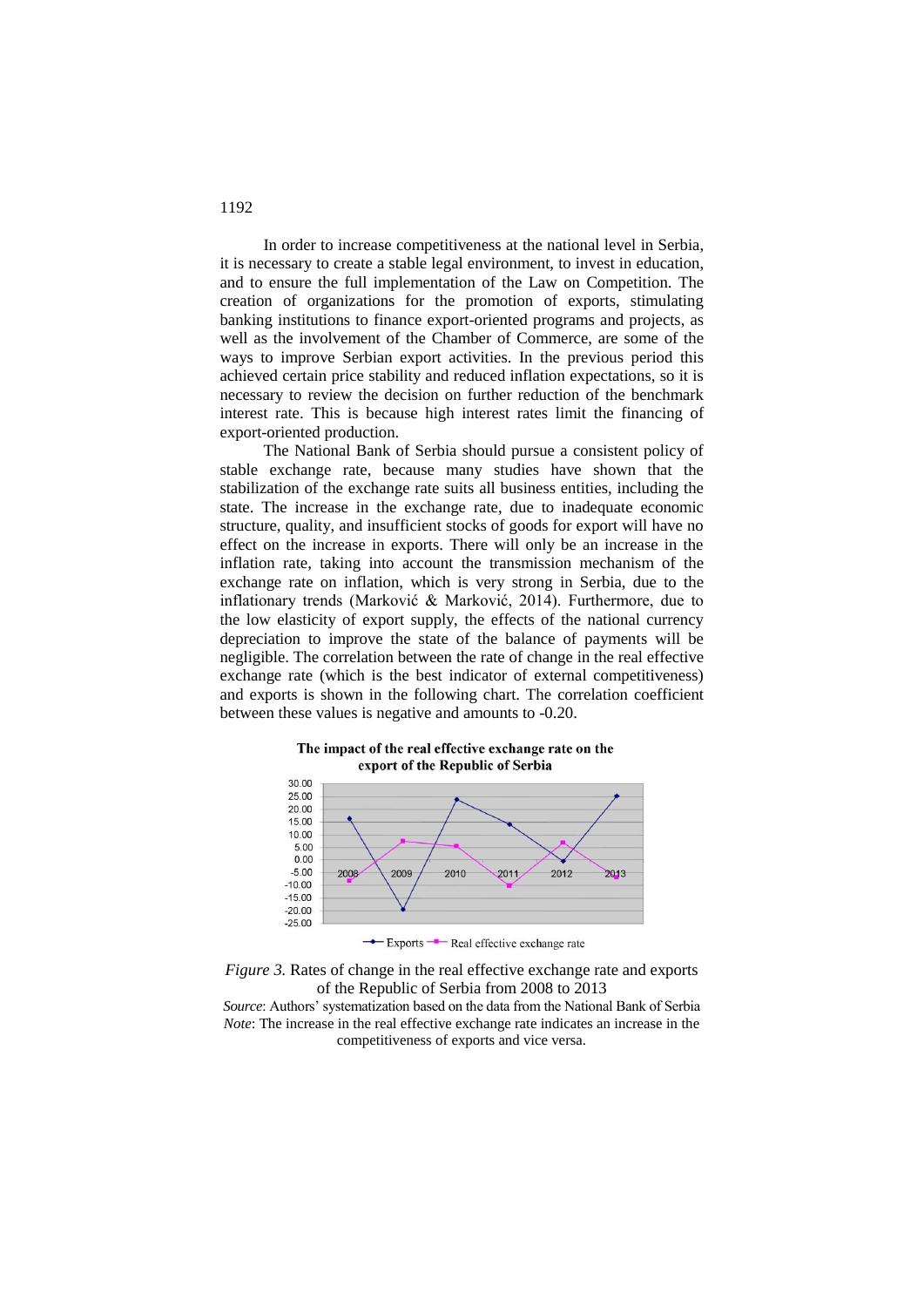The exchange rate is the variable that predominantly affects foreign trade, since it affects the external competitiveness of a country (Burda & Viploš, 2012, p. 368). When certain conditions are present, many countries can stimulate exports through undervalued national currency, reducing the price of exports denominated in foreign currencies. Conditions that must be met in order to practically realize this economic rule are explained by the Marshall-Lerner theorem. According to this theorem, the increase in the exchange rate will improve the condition of the balance of payments if the sum of the elasticity of exports (foreign demand for domestic exports) and the elasticity of imports (domestic demand for imports) is greater than one. Under these conditions, a country with a balance of payments deficit will be able to balance the balance of payments by increasing exports, due to the rise of the exchange rate in the foreign exchange market.

In the case of Serbia, the conditions of the Marshall-Lerner theorem are not met. The elasticity of foreign demand for domestic exports is small, because the Serbian products in foreign markets are not competitive due to low quality. In addition, there is the low elasticity of domestic supply of exports due to poor structure of export products and small stocks of products for export. High rates of inflation reduce the real exchange rate, which is an indicator of external competitiveness of the economy in the long run, and thus annul the effects of an increase in the nominal exchange rate. In addition, there is the inelasticity of domestic demand for imports. Due to the lack of domestic substitutes and due to energy import dependence, the growth rates of imports in domestic currency will not drastically reduce imports. In this case, there may even be an increase in the value of imports and further deepening of the current account deficit. Empirical findings show a weak or even negative relationship between currency depreciation and the value of exports in Serbia. Consequently, it is logical to assume that the stable exchange rate is the only solution, bearing in mind these characteristics of Serbian economy. Therefore, the National Bank of Serbia adopts a more restrictive monetary policy in order to achieve monetary stability.

It is important to note that, in addition to export incentives, diversification of exports is also needed for the development of Serbian economy. In the case of dominance of agricultural products for export, an adequate foreign exchange inflow will not be realized. This is because agricultural product prices drop faster in conditions of low conjuncture, and grow more slowly in terms of economic revival. In the short term, a higher share of primary products may be a factor of increased exports, but in the long term it is expected that products with a higher degree of processing and technology will have a higher share of total exports. Likewise, diversification of export structure neutralizes the effects on the balance of payments. If demand for certain products is reduced, other export products can reduce (compensated) loss. In addition to the diversification of exports of certain products (product diversification), geographical diversification is also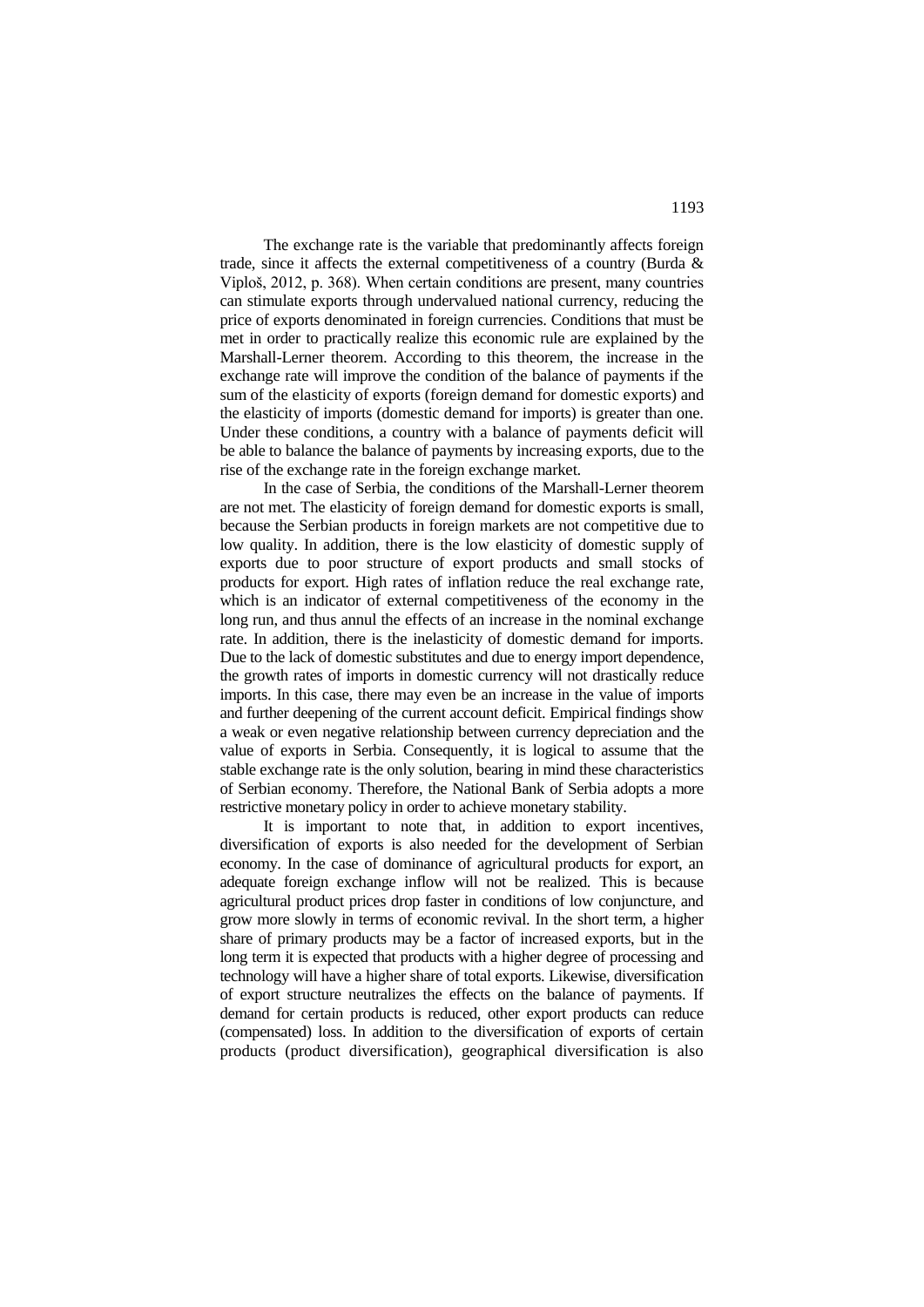needed. Excessive export orientation towards (some, individual) countries poses a higher risk (e.g. almost 60% of the total Serbian exports is sold in the European Union). If the country that exports many domestic products fell into a recession, the demand for these products would be reduced and there would be a drastic deterioration in the balance of payments. Otherwise, a greater geographic diversification of exports stabilizes foreign currency income.

Serbian export is characterized by a high share of food in total exports (an average of 23%). Raw materials and production materials (products with lower levels of processing) are predominantly involved in exports, which is characteristic of underdeveloped countries (Nacionalna strategija privrednog razvoja Republike Srbije, 2006, p. 71). These are predominantly primary products that do not deliver significant foreign exchange inflows. The fact is that tradition, availability of natural resources, and geographical position of the Republic of Serbia favor agricultural production. However, this should by no means become an excuse for neglecting the highly accumulative sectors of the economy, such as industrial production of the highest level of processing and new services based on modern technology (computers, IT services, etc.).

Agricultural foreign trade in Serbia, which constitutes one quarter of total exports, with very high coverage of imports by exports and a positive balance, which accounts for about one tenth of the overall exports with a very dynamic increase in export value of certain important commodity groups, undoubtedly has serious potential for development, balance balancing, and overall macroeconomic and social stability (Milanović, Stefanović & Vicentijević, 2013, p. 304). Long-term export orientation of agriculture is therefore a basic requirement for the increase in the overall efficiency of agro-industrial production and its rapid integration into the European (and global) market (Marković, 2010). Serbia has a net export potential of agricultural production and processing, which is not sufficiently valorized in terms of the lack of development and export strategies and appropriate stimulation of economic policy. In 2013, there was a recovery of the automotive, petroleum, and chemical industries. Road vehicles now occupy the largest share in exports. This, in turn, significantly increases the export of these products compared to 2012. In addition, there was an increased diversification of exports, as well as a significant reduction in the deficit due to the relative decrease in imports. Further increase in exports to the Russian Federation is very important considering the fact that those are the products of higher stages of processing, as opposed to mainly primary products placed on the EU market (although these are countries with higher purchasing power).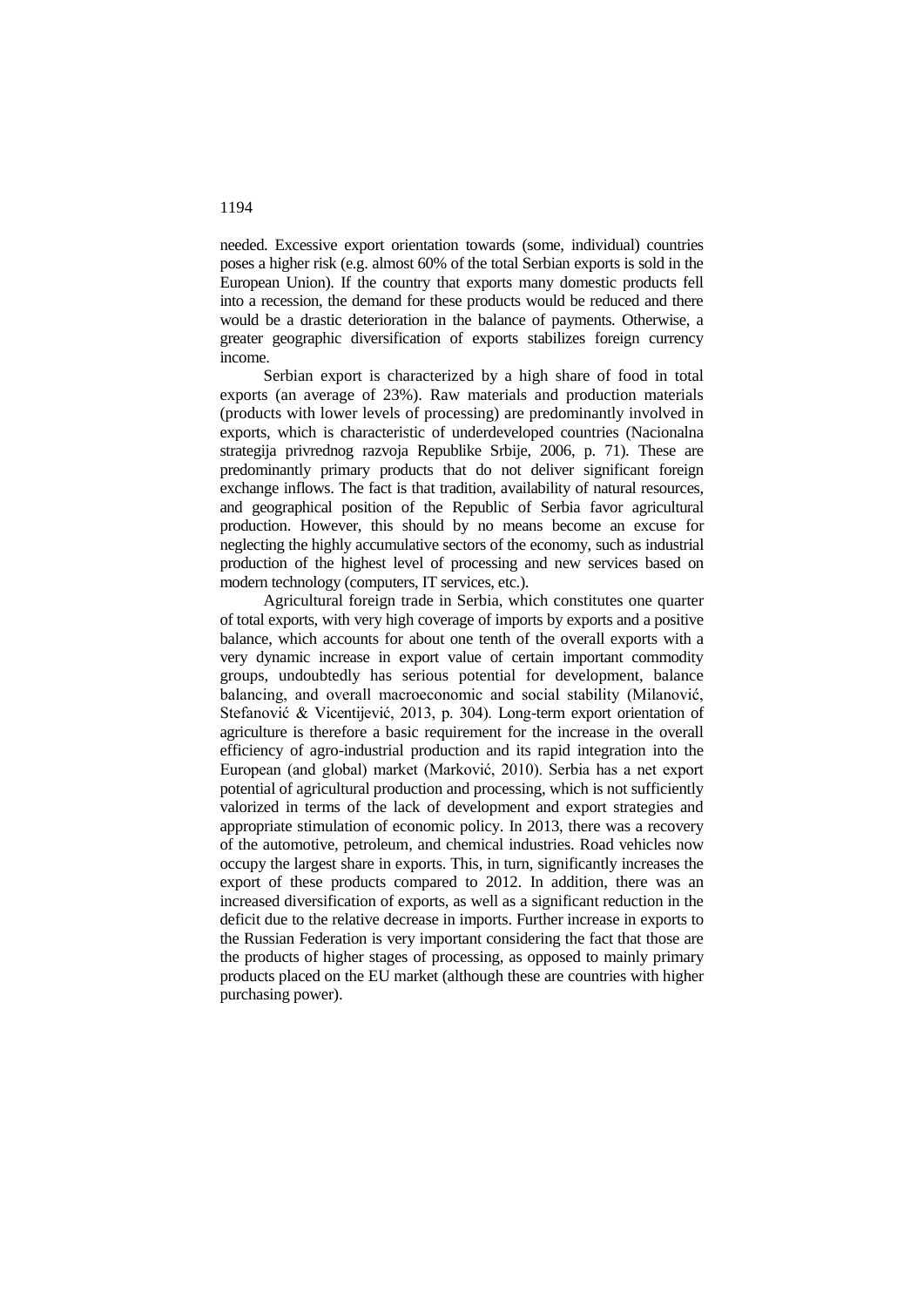### *CONCLUSION*

The main task of every state is the realization of internal balance, which is reflected in the stability of the general price level, and external macroeconomic balance, embodied in the balance of balance of payments. The essential conditions for the realization of the above objectives in Serbia are significant increase in exports, change of the structure of exports, and stimulation of foreign direct investment. This requires an increase of the overall competitiveness of the Serbian economy.

There is a strong connection between external and internal economic imbalance. The current account deficit is the main trigger of external imbalance, but through the exchange rate channel and other mechanisms it also acts on the expression of high inflation. On the other hand, inadequate macroeconomic policy (generally expansionary fiscal and monetary policies in certain features of the domestic and international economy) creates a gap between imports and exports and increases the current account deficit.

In theory, there are several ways of combating external imbalances. One way is to increase the debt, which is not sustainable in times of high rates of public debt. The reduction in reserves is not advisable in the long run because they must be constantly maintained at a level that is required for payment from six to three months of imports, in order to secure external liquidity and monetary stability. Therefore, the only solution is an increase in exports, which is often combined with attracting significant value of foreign direct investment. Unfavorable performances of the Serbian 'diamond of national competitiveness' stress the necessity of creating a long-term strategy to increase the competitiveness of the economy. This can only be achieved by redefining the economic system oriented towards creating an enabling institutional environment. That basically implies a synchronized effect of monetary and fiscal policies to attract foreign direct investment, and investment and foreign trade policies for improving the export promoted economy. To achieve simultaneous internal and external balance, it is necessary to harmonize monetary and fiscal policy as the most important segments of economic policy (Mundell, 1962). With the necessary real exchange rate, correcting distortions in the system of prices of goods and factors of production and the structural adjustment of the economy, it is possible to fix the structure of Serbian exports, and move from production of lower levels of processing and primary products to the production of higher processing levels and the highest stage of finalization, with geographical diversification of exports. The aim is, therefore, to provide not only the maximum use of export potential that is valorized successfully in the global market, but also to radically alter the profile of the domestic economy.

If this is not possible in the short term, painful deflationary adjustment, in the form of reduced aggregate demand, will be a necessity. In this case, fiscal policy will be the holder of customization, giving the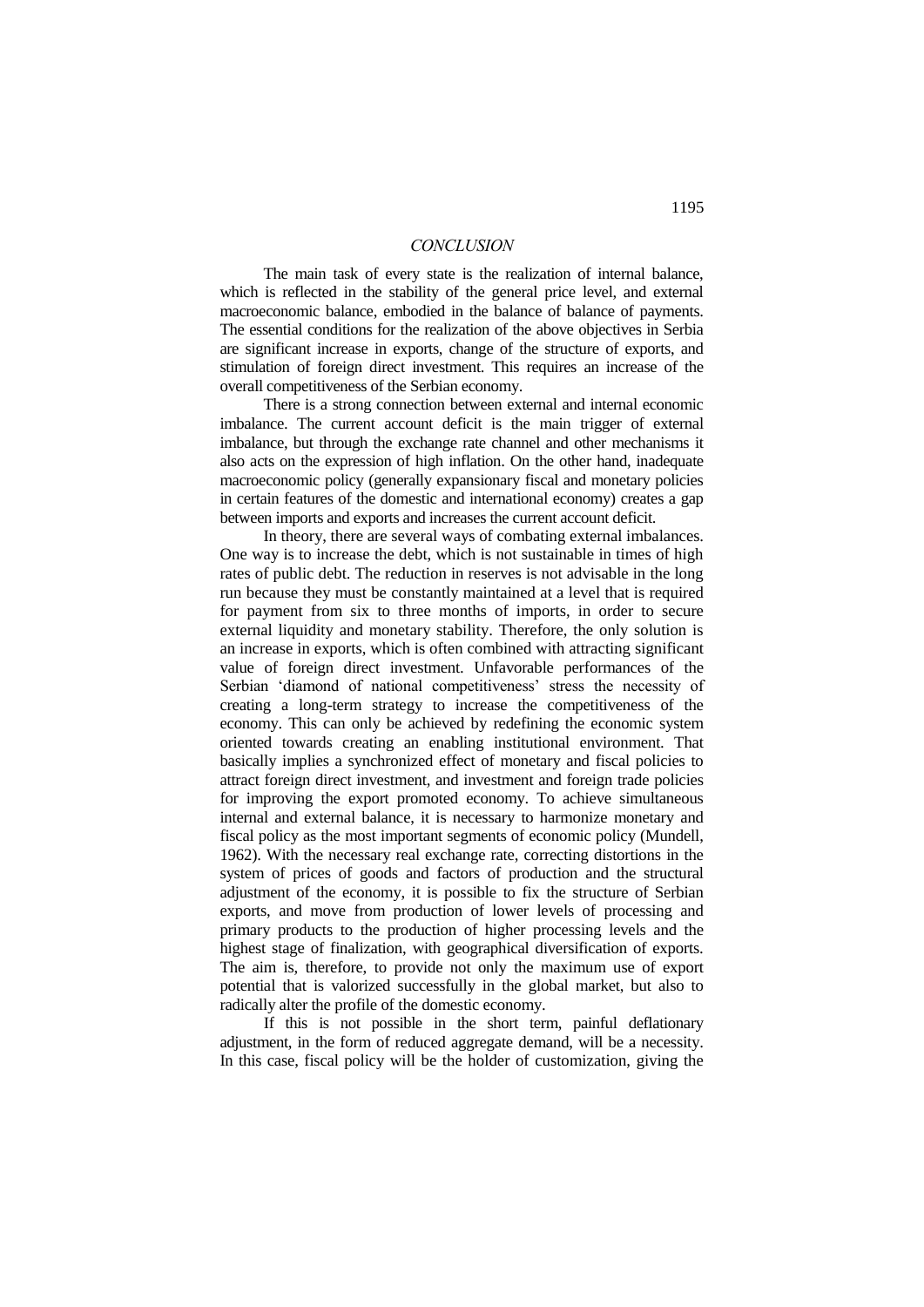largest contribution to the elimination of macroeconomic imbalances. Limiting the growth of public spending would allow a reduction in aggregate demand and indirectly reduce the balance of payments deficit and inflation.

#### *REFERENCES*

- Afxentiou, P. & Serletis, A. (2000). Output growth and variability of export and import growth: International evidence from Granger causality test. *The Developing Economics,* 38, 141-163.
- Аџић, С. (2008). Инфлација као резултат неуређености привредног система и економске политике – студија случаја за Србију [Inflation as a result of unordered economic system and policy – a case study of Serbia]. *Економија*, 15 (2), 455-496.
- Berg, H.V. & Schmidt, J.R. (1994). Foreign Trade and Economic Growth: Time series evidence from Latin America, *The Journal of International Trade and Economic Development, 3/3*, November, University of Nebraska Lincoln, USA.
- Bollerslev, T. (1986). Generalized Autoregressive Conditional Hetroscedasticity, *Journal of Econometrics,* 31, 307-327.
- Бурда, М. & Виплош, Ч. (2012). *Макроекономија: европски уџбеник [Macroeconomics: European Textbook]*. Београд: Центар за издавачку делатност Економског факултета.
- Влада Републике Србије (2006). *Национална стратегија привредног развоја Републике Србије 2006-2012 [National Economic Development Strategy of the Republic of Serbia 2006-2012]*. Београд.
- Glezakos, C. (1983). Instability and Growth of Exports A Misinterpretation of the Evidence from the Western Pacific Countries, *Journal of Development Economics,* 12, 229-336.
- Giles, D.E.A, Giles, J.A & McCann, E. (1992). Causality, Unit Roots and Exported Growth: The New Zealand experience. Department of Economics, University of Canterbury, *Journal of International Trade and Economic Development*, 1/2 November.
- Graham, B. (1983). Should Developing Countries Use Currency Depreciation as a Tool of BOP Adjustment? A Review of Theory and Evidence, and a Guide for the Policy Maker, *Journal of Development Studies*, 19 (July 1983), 461-484.
- IMF (2013). *External Balance Assessment (EBA) Methodology: Technical Background*. Research Department of International Monetary Fund.
- Јанковић, Н. & Станишић, Н. (2013). Дефицит текућег биланса као ограничавајући фактор привредног развоја Републике Србије [Current Balance Deficit as a Limiting Factor of Serbian Economic Development]. In: Лековић, В. (Ed.): *Институционалне промене као детерминанта привредног развоја Србије*  (225-242). Крагујевац: Универзитет у Крагујевцу, Економски факултет.
- Jefferson Institute (2003). *Конкурентност привреде Србије [Competitiveness of Serbian Economy]*. Београд: Џеферсон институт.
- Kamin, B. (1988). Devaluation, external balance, and macroeconomic performance: a look at the numbers. *Princeton Studies in International Finance*, Department of Economics, Princeton University, Princeton, New Jersey.
- Ковачевић, Р. (2006). Могућности и ограничења пораста извоза као фактор платног биланса Србије [Possibilities and Limitations of Export Increase as a factor of Serbian Balance of Payments]. *Међународни проблеми*, 58 (4), 492-512.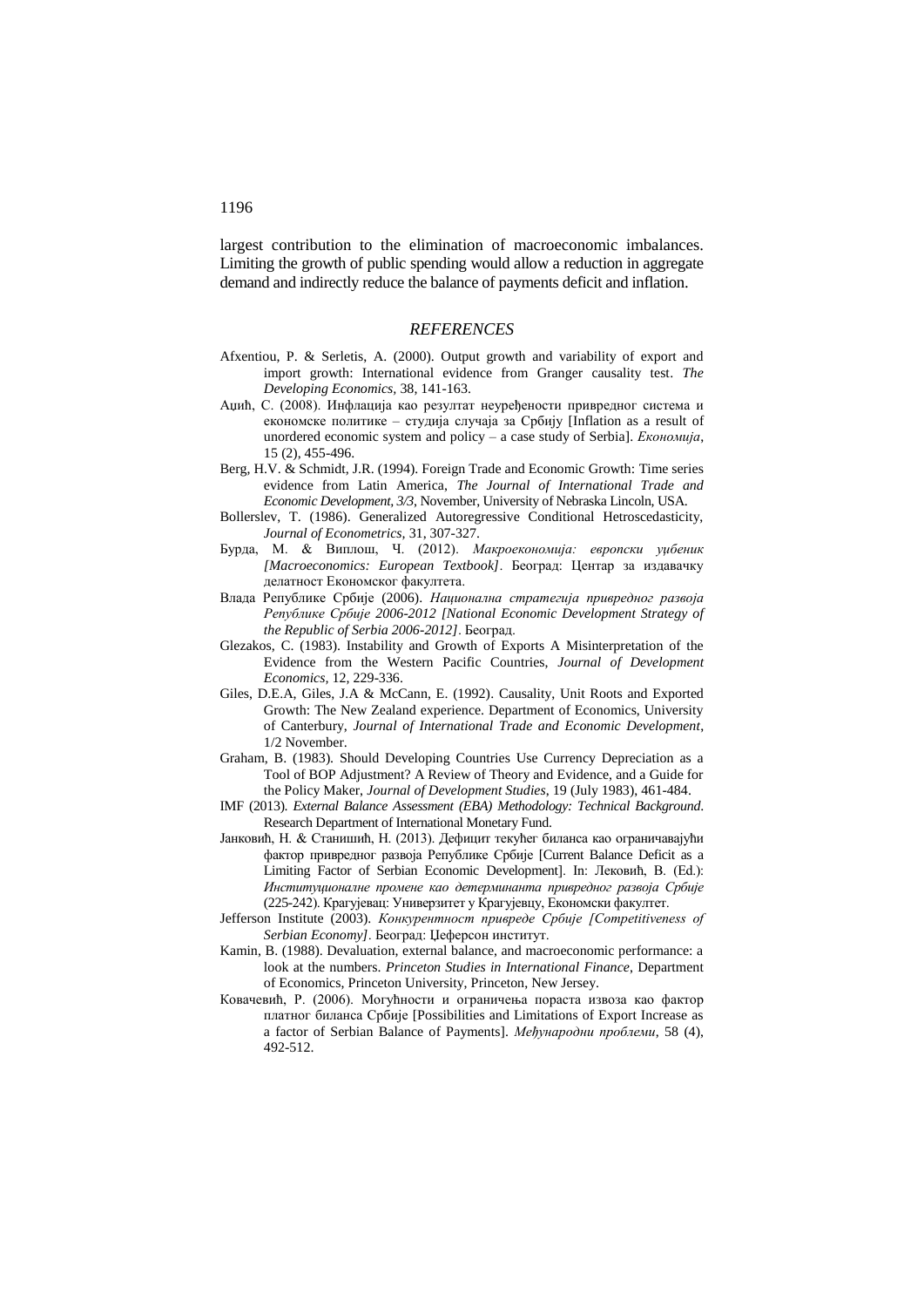- Lam, N. V. (1980). Export instability, expansion and market concentration: A methodological interpretation. *Journal of Development Economics* 7, 99-115.
- Марковић, И. (2010). Improvement of Serbian Export Competitiveness. *Facta Universitatis, Series: Economics and Organization* 7 (3), 271-278.
- Марковић, И. & Марковић, М. (2014). Утицај трансмисионог механизма девизног курса на конкурентност извоза Србије [Impact of Exchange Rate Transmission Mechanism on Serbian Export Competitiveness]. *Економске теме,* 52 (2), 205-221.
- Марковић, М. (2014). Улога Народне банке Србије у постизању монетарне стабилности [Role of the National Bank of Serbia in Achieving Monetary Stability]. *Економика,* 60 (1), 192-200.
- Милановић, М., Стевановић, С. & Вићентијевић, Д. (2013). Конкурентност и потенцијали аграрне спољне трговине Србије [Competitiveness and Potential of Serbian Agricultural Foreign Trade]. *Теме – часопис за друштвене науке*, 37 (1), 297-317.
- Миљковић, Д. (2002). Реални девизни курс у транзиционом процесу Contra Balassa-Samuelson-ов ефекат и catch-up процес [Real Exchange Rate during Transition – Counter Balassa-Samuelson Effect and the Catch-up Process]. *Економски анали*, 151 (2), 57-67.
- Миљковић, Д. & Вучковић, В. (2006). Serbian Foreign Trade, Competitiveness and Exchange Rate Policy. *Agora WITOUT FRONTIERS*, Vol. 12, No 2, The Institute of International Economic Relations (IIER).
- Moran, C. (1983). Export Fluctuations and Economic Growth: An Empirical Analysis. *Journal of Development Economics,* 12, 195-218.
- Mullor-Sebastian, A. (1988). A New Approach to the Relationship between Export Instability and Economic Development. *Economic Development and Cultural Change,* 36, 217-236.
- Mundell, R. (1962). The Appropriate Use of Monetary and Fiscal Policy for Internal and External Stability, *Staff Papers, IMF*, 9, 70-79.
- Народна банка Србије (2014). *Статистика, Основни макроекономски индикатори [Statistics, Fundamental Macroeconomic Indicators]*. Београд. Available at: [http://www.nbs.rs/export/sites/default/internet/latinica/80/osnovni\\_makroekonoms](http://www.nbs.rs/export/sites/default/internet/latinica/80/osnovni_makroekonomski_indikatori.xls) ki indikatori.xls  $(15/05/2014)$
- Onafowara, O.A. (1996). Trade Policy, Export Performance and Economic Growth: Evidence from Sub-Saharan Africa. *The Journal of International Trade and Economic Development*, 5/3, November, Susquehanna University, Selinsgrove, USA.
- Sinha, D. (1999). Export Instability, Investment and Economic Growth in Asian Countries: A Time Series Analysis, Discussion Paper, No. 799, *Economic Growth Center*, Yale University.
- Tan, G. (1983). Export Instability, Export Growth and GDP Growth. *Journal of Development Economics,* 12, 219-227.